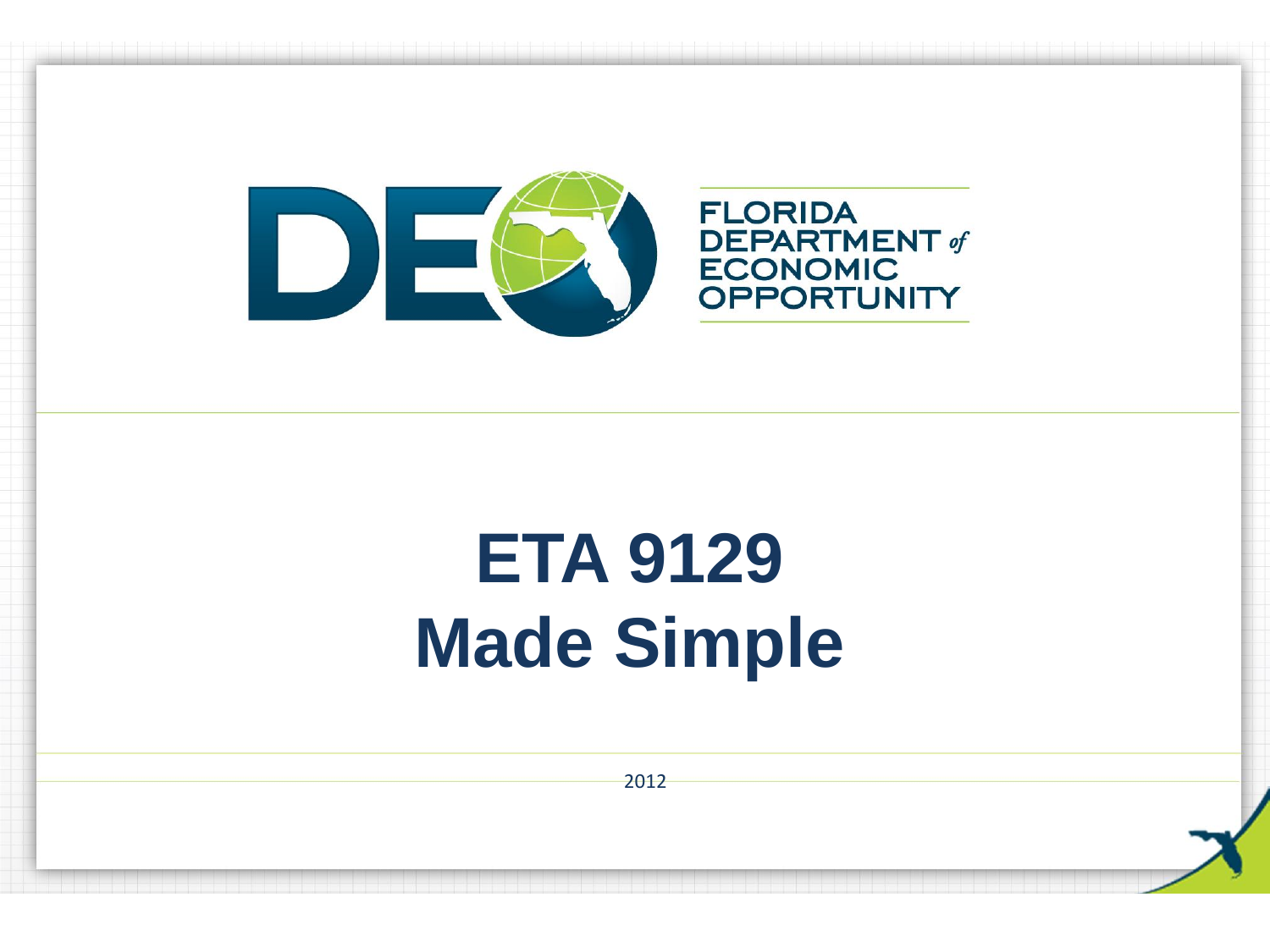# **How to Read and Understand the Reemployment and Eligibility Assessments Outcomes Report**

### **A Tool to Assist in Positive REA Results for RWBs**

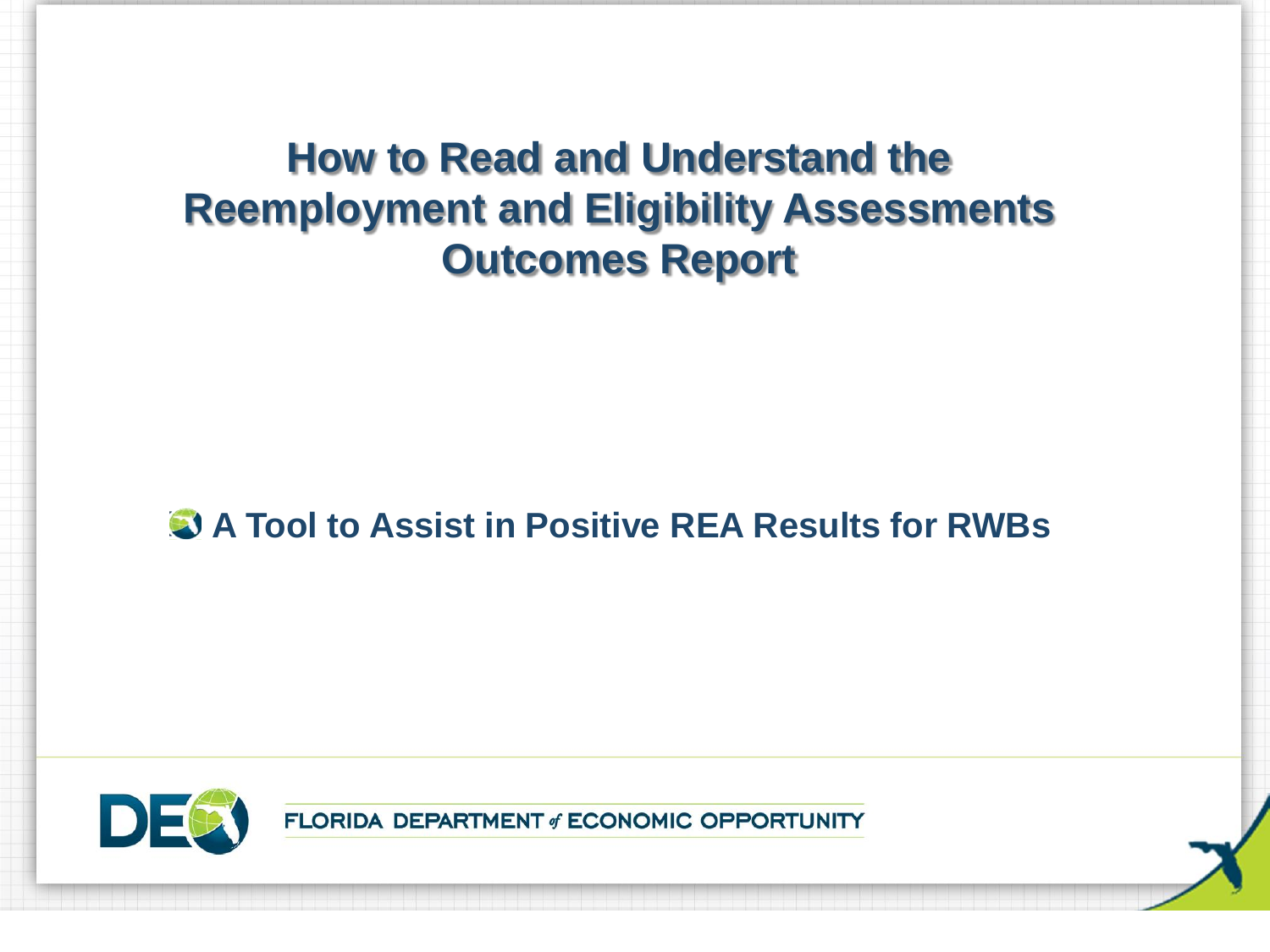# **Purpose of ETA 9129**

### **Provides USDOL Information for Evaluation and Monitoring of the REA Pilot Study**

Quarterly Report

Collects Defined Data from a Previous Time Period

- Using the PREP Pool
- Same SSNs from the Prior Benefit Year

### Compares Two Groups

- Those Not Selected for REA
- REA Participants

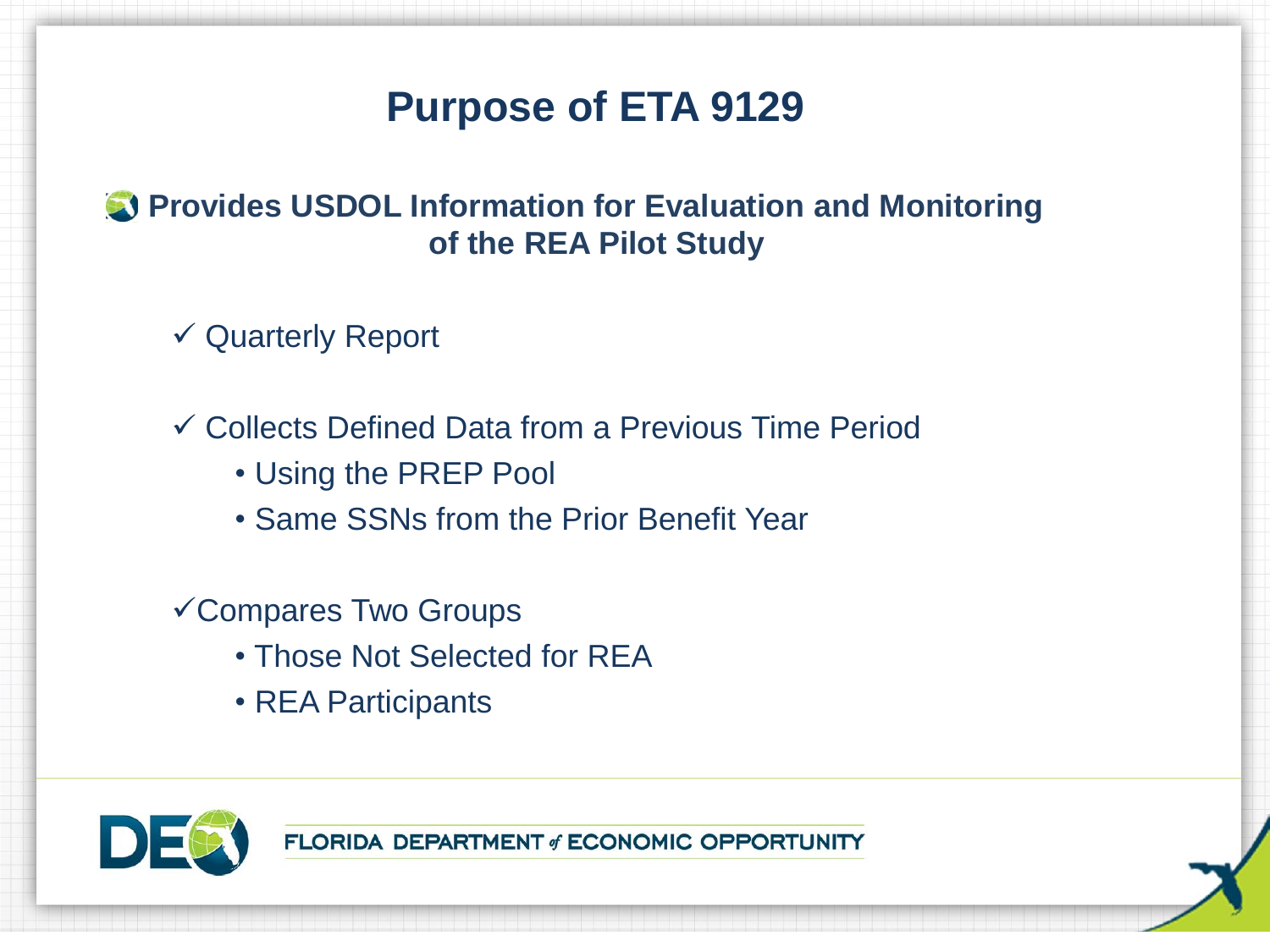# **Outcomes Categories**

- A. Number of claimants who filed a claim and established a UI benefit year in the report quarter.
- B. The number of weeks benefits were paid for those claimants in category A.
- C. The total dollar amount of benefits paid to those claimants reported in category A during their respective benefit year.
- D. Number of disqualifications for claimants in category A.  $\checkmark$  This category may include multiple disqualifications.

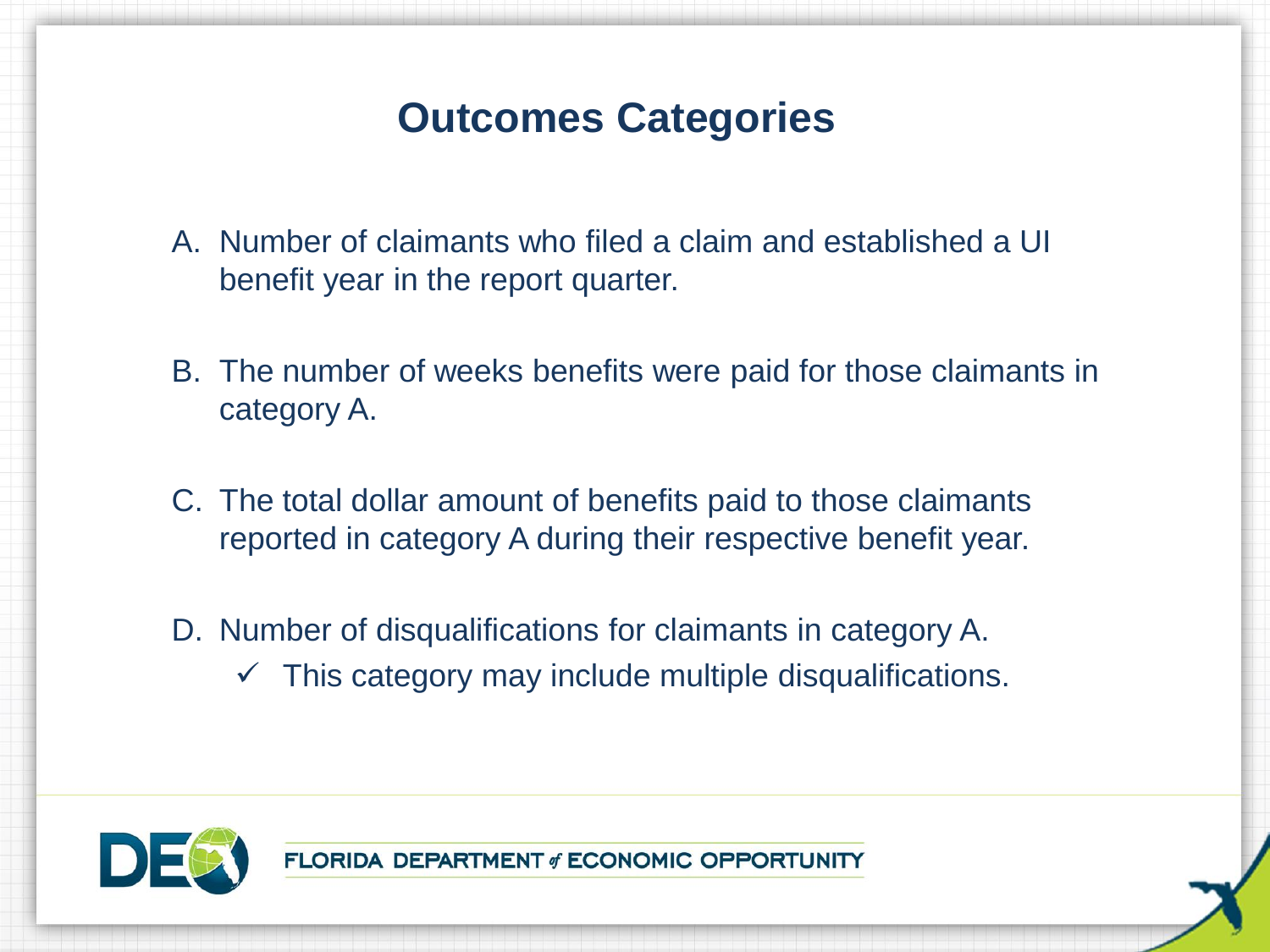# **Outcomes Categories (cont)**

- E. The number of claimants that exhausted benefits during the benefit year in category A.
- F. The number of claimants reported in category A who became reemployed within the benefit year.
	- $\checkmark$  Based upon the National Directory of New Hires.
- G. The average number of weeks to reemployment for those SSN's in category F.
- H. The overpayment dollar amount of those SSN's in category A established during the benefit year.

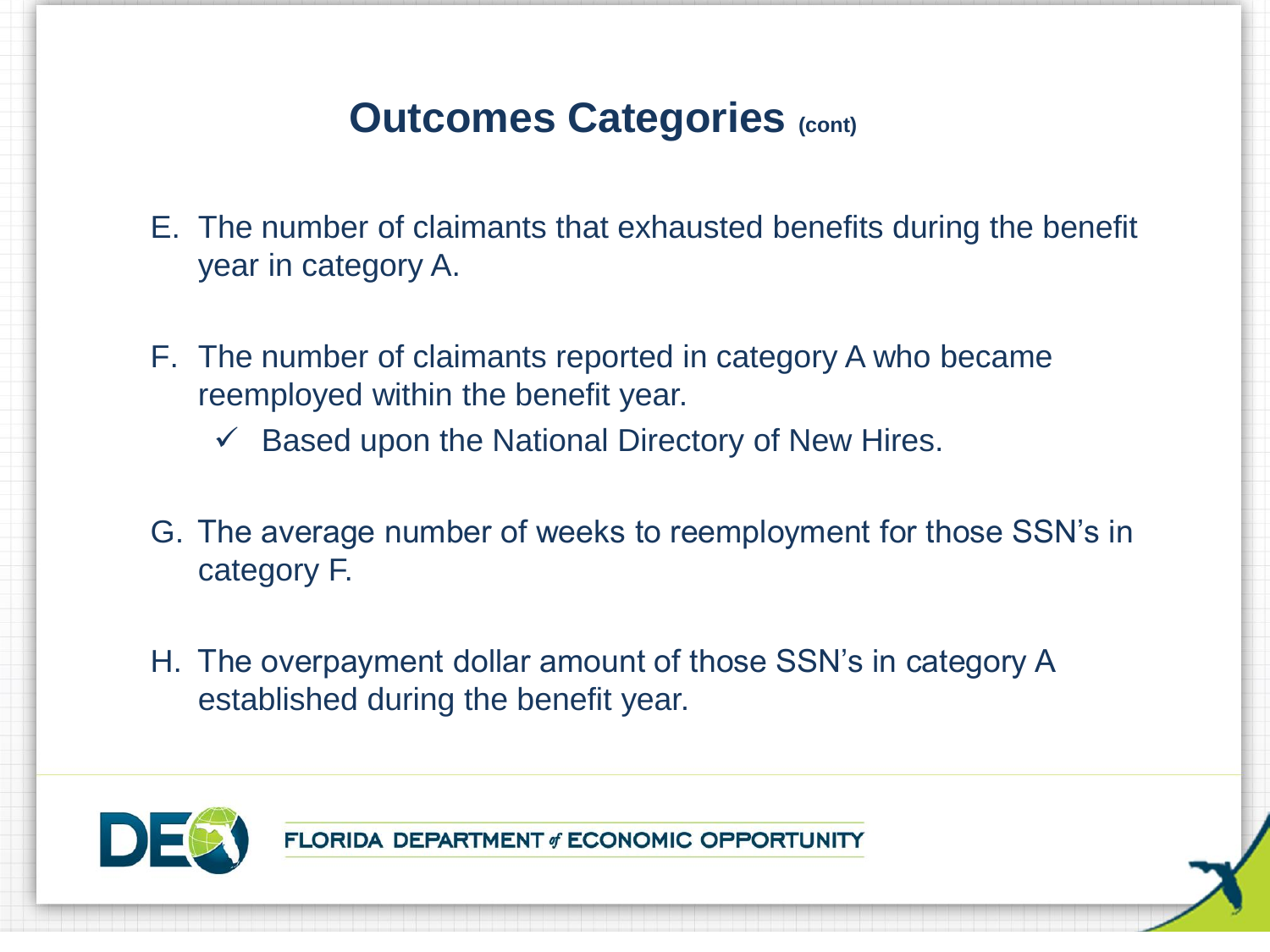# **Example**

### **Pulled 99% of PREP Pool into REA**

#### **QUARTER BENEFIT YEAR BEGINS - 1ST QUARTER 2011**

| 1. CLAIMANTS IN A STATE-DEFINED COMPARISON GROUP |         |
|--------------------------------------------------|---------|
| A. NUMBER WHO ESTABLISHED A UI BENEFIT YEAR      |         |
| <b>B. TOTAL WEEKS COMPENSATED</b>                | 11      |
| C. TOTAL BENEFIT PAID                            | \$2,276 |
| D. NUMBER OF DISQUALIFICATIONS                   |         |
| E. NUMBER EXHAUSTING BENEFITS                    | 1       |
| F. NUMBER REEMPLOYED                             |         |
| G. AVERAGE WEEKS TO DATE OF REEMPLOYMENT         | 14.7    |
| H. AMOUNT OF OVERPAYMENTS ESTABLISHED            |         |

#### **2. CLAIMANTS WHO WERE SCHEDULED FOR AT LEAST ONE REA DURING THE BENEFIT YEAR**

| A. NUMBER WHO ESTABLISHED A UI BENEFIT YEAR | 207       |
|---------------------------------------------|-----------|
| <b>B. TOTAL WEEKS COMPENSATED</b>           | 3,239     |
| C. TOTAL BENEFIT PAID                       | \$721,000 |
| D. NUMBER OF DISQUALIFICATIONS              | 112       |
| E. NUMBER EXHAUSTING BENEFITS               | 102       |
| F. NUMBER REEMPLOYED                        | 85        |
| G. AVERAGE WEEKS TO DATE OF REEMPLOYMENT    | 20.0      |
| H. AMOUNT OF OVERPAYMENTS ESTABLISHED       | \$37,357  |

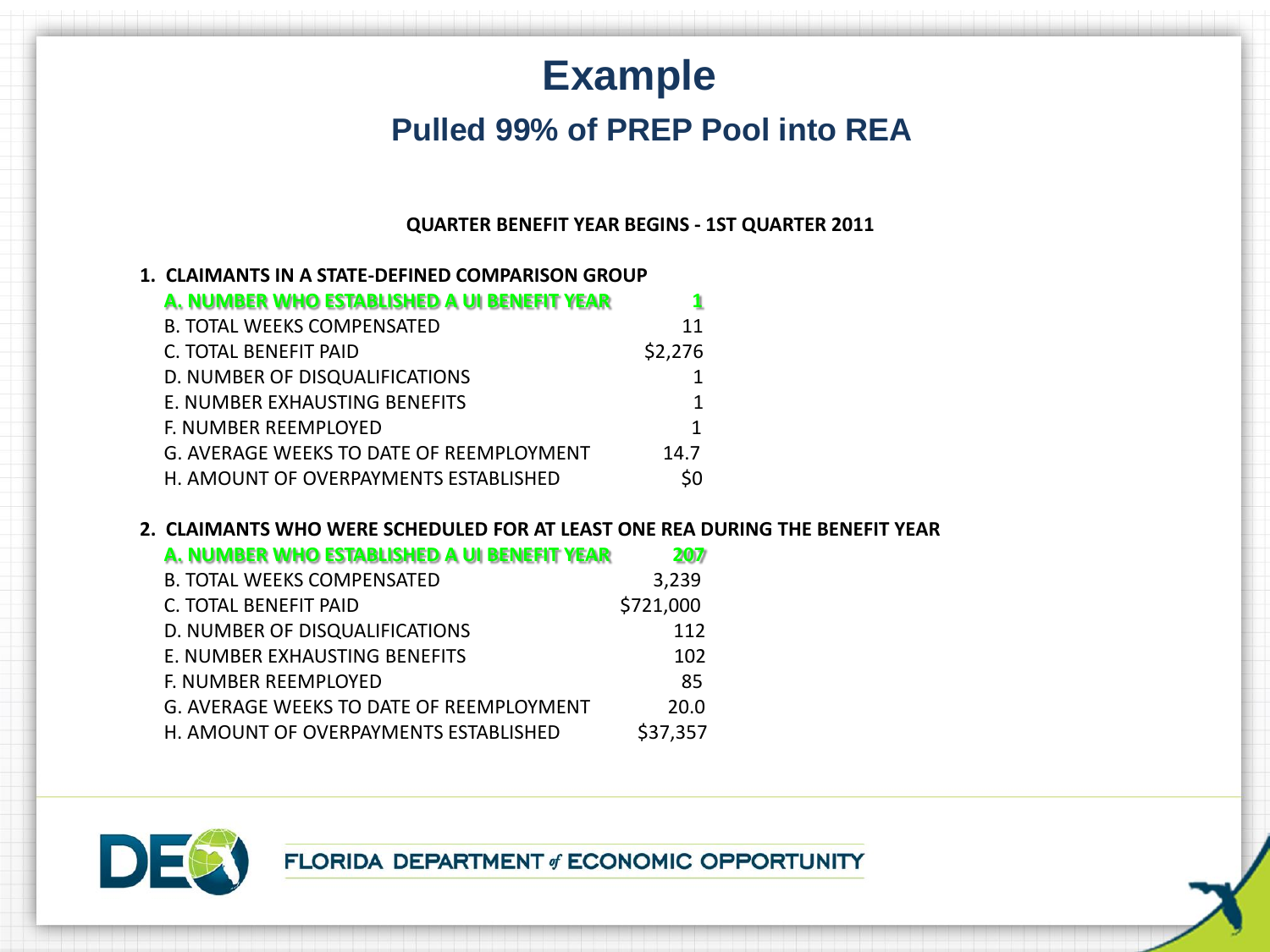# **Example PREP Pool Managed Correctly**

#### **QUARTER BENEFIT YEAR BEGINS - 1ST QUARTER 2011**

| 1. CLAIMANTS IN A STATE-DEFINED COMPARISON GROUP |
|--------------------------------------------------|
|--------------------------------------------------|

| A. NUMBER WHO ESTABLISHED A UI BENEFIT YEAR | 733         |
|---------------------------------------------|-------------|
| <b>B. TOTAL WEEKS COMPENSATED</b>           | 11,766      |
| C. TOTAL BENEFIT PAID                       | \$2,829,894 |
| D. NUMBER OF DISQUALIFICATIONS              | 244         |
| E. NUMBER EXHAUSTING BENEFITS               | 347         |
| F. NUMBER REEMPLOYED                        | 337         |
| G. AVERAGE WEEKS TO DATE OF REEMPLOYMENT    | 19.4        |
| H. AMOUNT OF OVERPAYMENTS ESTABLISHED       | \$109,538   |

#### **2. CLAIMANTS WHO WERE SCHEDULED FOR AT LEAST ONE REA DURING THE BENEFIT YEAR**

| A. NUMBER WHO ESTABLISHED A UI BENEFIT YEAR | 1,192       |
|---------------------------------------------|-------------|
| <b>B. TOTAL WEEKS COMPENSATED</b>           | 18,758      |
| C. TOTAL BENEFIT PAID                       | \$4,429,101 |
| D. NUMBER OF DISQUALIFICATIONS              | 528         |
| E. NUMBER EXHAUSTING BENEFITS               | 592         |
| F. NUMBER REEMPLOYED                        | 577         |
| G. AVERAGE WEEKS TO DATE OF REEMPLOYMENT    | 20.0        |
| H. AMOUNT OF OVERPAYMENTS ESTABLISHED       | \$228,595   |

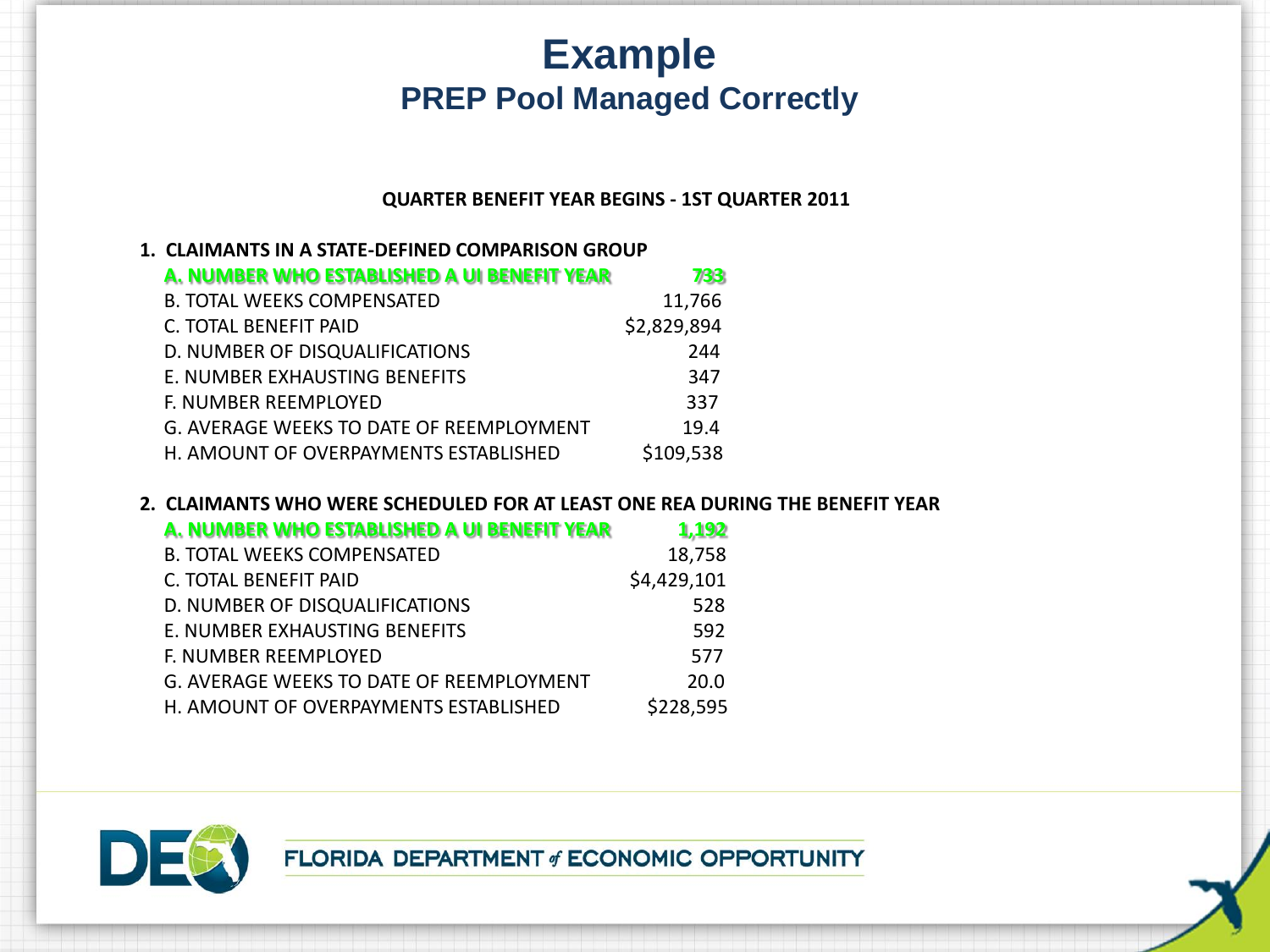# **Example**

### **Unsuccessful REA Outcomes**

#### **QUARTER BENEFIT YEAR BEGINS - 1ST QUARTER 2011**

#### **1. CLAIMANTS IN A STATE-DEFINED COMPARISON GROUP**

| A. NUMBER WHO ESTABLISHED A UI BENEFIT YEAR     | 304         |
|-------------------------------------------------|-------------|
| <b>B. TOTAL WEEKS COMPENSATED</b>               | 4,997       |
| <b>C. TOTAL BENEFIT PAID</b>                    | \$1,168,845 |
| D. NUMBER OF DISQUALIFICATIONS                  | 110         |
| E. NUMBER EXHAUSTING BENEFITS                   | 156         |
| F. NUMBER REEMPLOYED                            | 133         |
| <b>G. AVERAGE WEEKS TO DATE OF REEMPLOYMENT</b> | 17.2        |
| H. AMOUNT OF OVERPAYMENTS ESTABLISHED           | \$38,353    |

#### **2. CLAIMANTS WHO WERE SCHEDULED FOR AT LEAST ONE REA DURING THE BENEFIT YEAR**

| A. NUMBER WHO ESTABLISHED A UI BENEFIT YEAR     | 1,137       |
|-------------------------------------------------|-------------|
| <b>B. TOTAL WEEKS COMPENSATED</b>               | 17,942      |
| C. TOTAL BENEFIT PAID                           | \$4,151,259 |
| D. NUMBER OF DISQUALIFICATIONS                  | 581         |
| E. NUMBER EXHAUSTING BENEFITS                   | 572         |
| F. NUMBER REEMPLOYED                            | 548         |
| <b>G. AVERAGE WEEKS TO DATE OF REEMPLOYMENT</b> | 20.5        |
| H. AMOUNT OF OVERPAYMENTS ESTABLISHED           | \$139,826   |

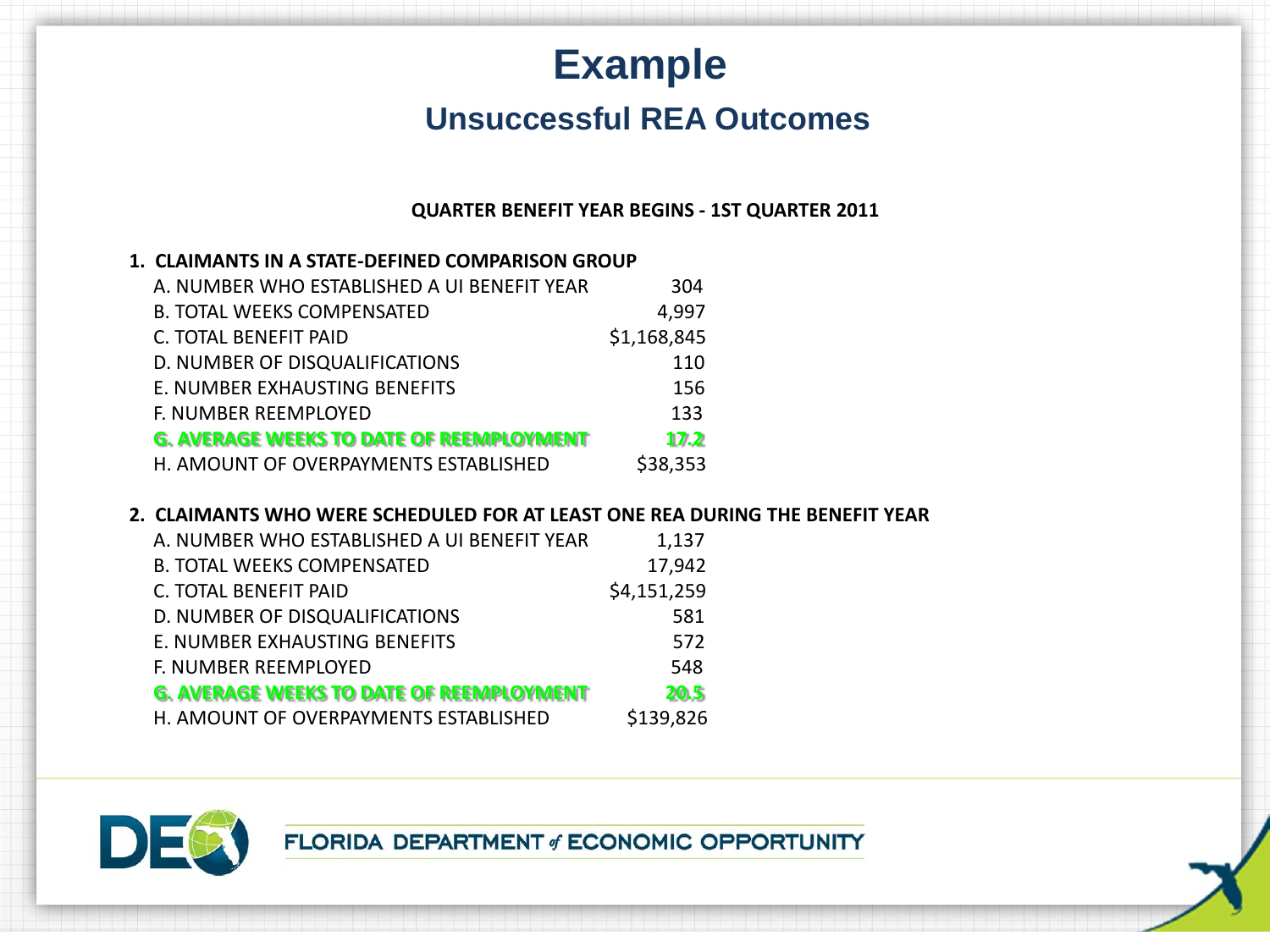# **Example Successful REA Outcomes**

#### **QUARTER BENEFIT YEAR BEGINS - 1ST QUARTER 2011**

#### **1. CLAIMANTS IN A STATE-DEFINED COMPARISON GROUP**

| A. NUMBER WHO ESTABLISHED A UI BENEFIT YEAR     | 534         |
|-------------------------------------------------|-------------|
| <b>B. TOTAL WEEKS COMPENSATED</b>               | 8,863       |
| C. TOTAL BENEFIT PAID                           | \$2,093,676 |
| D. NUMBER OF DISQUALIFICATIONS                  | 176         |
| E. NUMBER EXHAUSTING BENEFITS                   | 284         |
| F. NUMBER REEMPLOYED                            | 267         |
| <b>G. AVERAGE WEEKS TO DATE OF REEMPLOYMENT</b> | 20.1        |
| H. AMOUNT OF OVERPAYMENTS ESTABLISHED           | \$45,586    |

#### **2. CLAIMANTS WHO WERE SCHEDULED FOR AT LEAST ONE REA DURING THE BENEFIT YEAR**

| A. NUMBER WHO ESTABLISHED A UI BENEFIT YEAR     | 1,207       |
|-------------------------------------------------|-------------|
| <b>B. TOTAL WEEKS COMPENSATED</b>               | 18,945      |
| C. TOTAL BENEFIT PAID                           | \$4,632,245 |
| D. NUMBER OF DISQUALIFICATIONS                  | 464         |
| E. NUMBER EXHAUSTING BENEFITS                   | 591         |
| F. NUMBER REEMPLOYED                            | 565         |
| <b>G. AVERAGE WEEKS TO DATE OF REEMPLOYMENT</b> | 18.9        |
| H. AMOUNT OF OVERPAYMENTS ESTABLISHED           | \$197,960   |

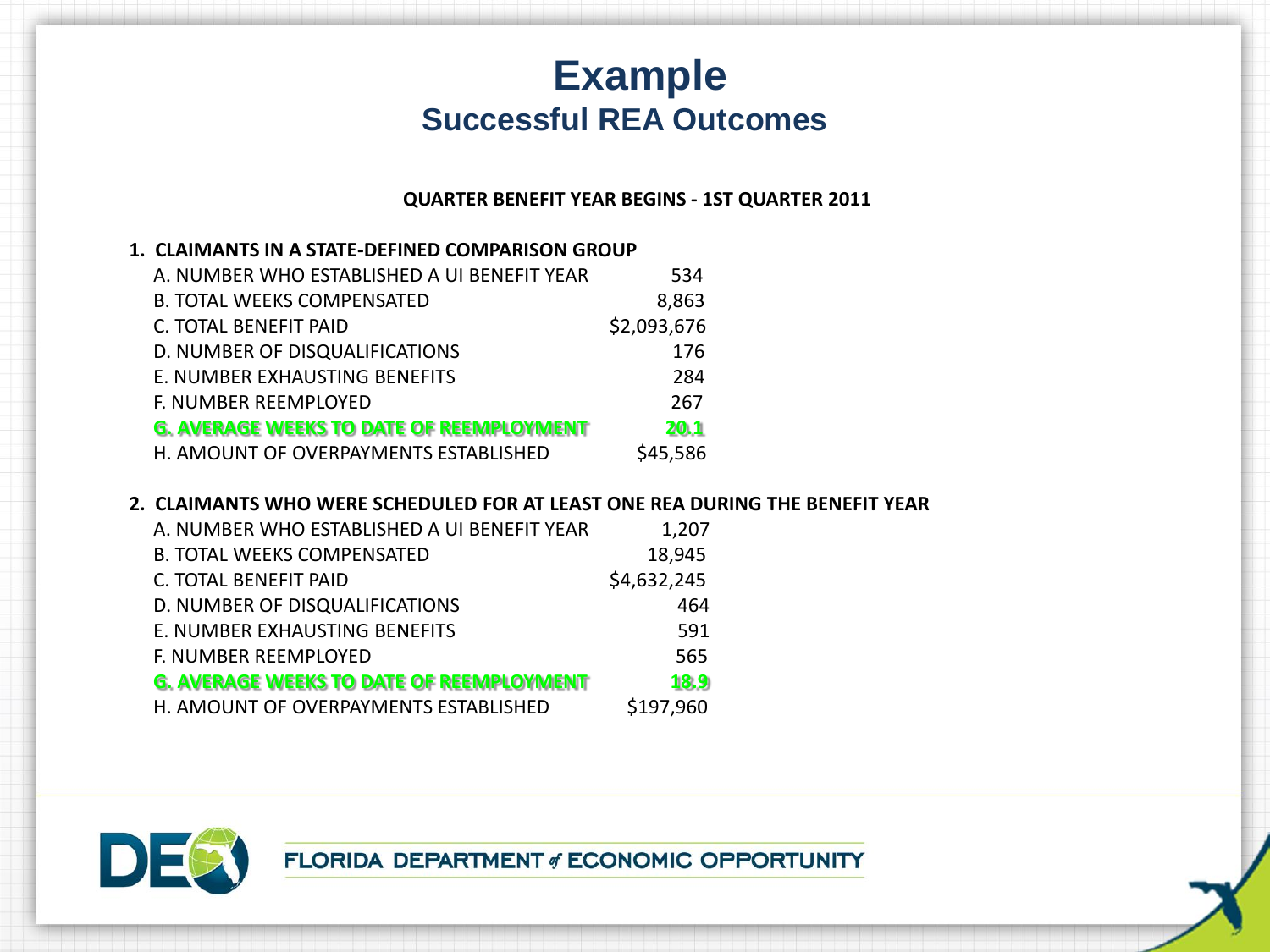# **Tips for Successful REA Outcomes**

- $\checkmark$  Pilot Study to Compare Two Groups
	- REA
	- Those Not Selected for REA
- $\checkmark$  Proper PREP Pool Count Management
	- 60% 20 % 20 %

## $\checkmark$  REA Components

- Orientation to One Stop Services
- Assessment
- Labor Market Information (LMI)
- Employability Development Plan (EDP)
- Referral to Reemployment Services as Appropriate
- $\checkmark$  Return REA Participant to the Workforce